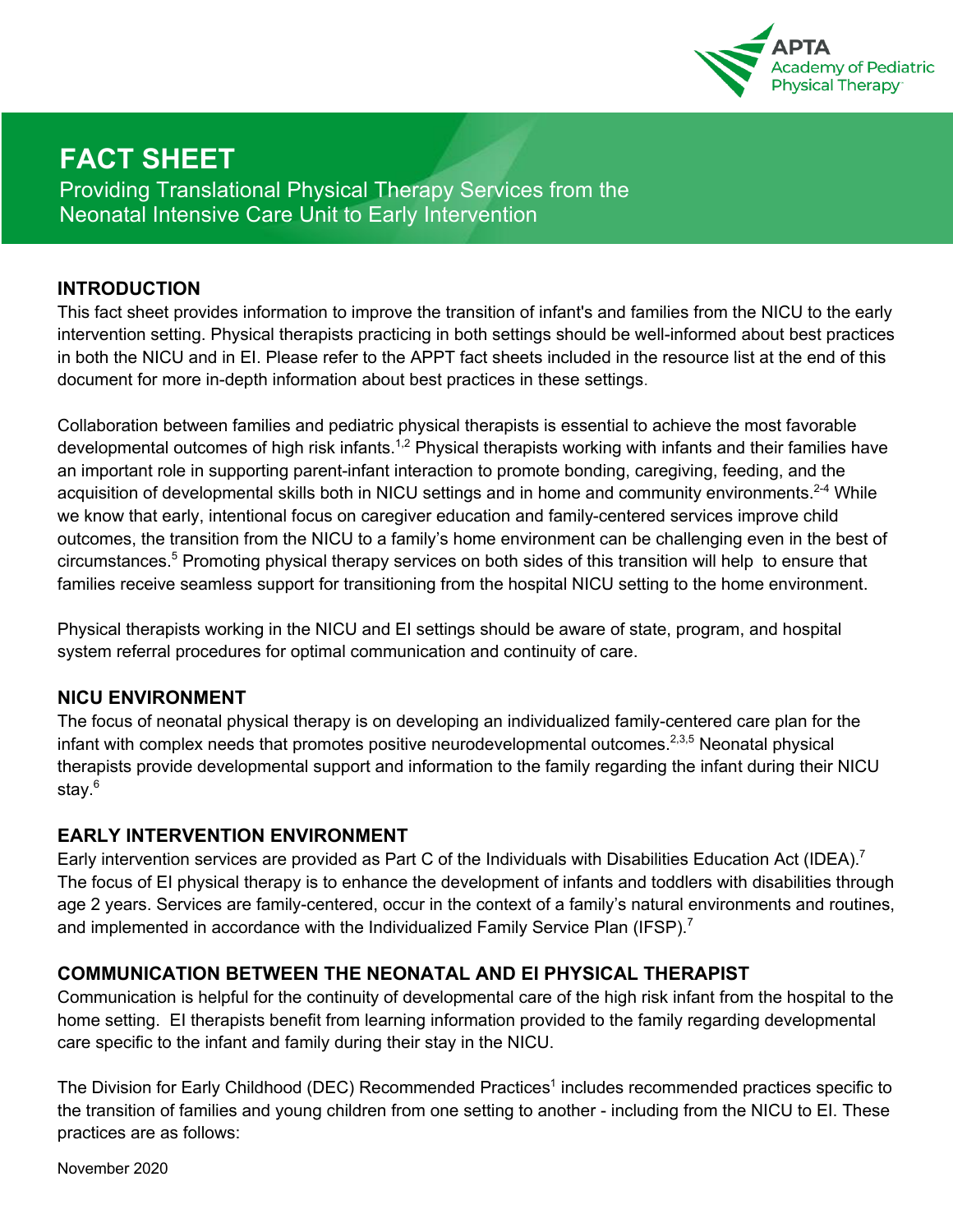- *Practitioners who refer and receive clients from a NICU should exchange information before, during, and after transition about practices most likely to support the child's successful adjustment and positive outcomes.*
- *Practitioners use a variety of planned and timely strategies with the child and family before, during, and after the transition to support successful adjustment and positive outcomes for both the child and family.*

From these recommendations, we see that practitioners must consider how to best support children and families **before**, **during**, and **after** any major transition.

| <b>BEFORE: RECOMMENDATIONS FOR PREPARING FOR A SMOOTH TRANSITION</b>                                                                                                    |                                                                                                                                                                                                                                     |
|-------------------------------------------------------------------------------------------------------------------------------------------------------------------------|-------------------------------------------------------------------------------------------------------------------------------------------------------------------------------------------------------------------------------------|
| NICU and EI providers must connect.                                                                                                                                     | Become familiar with the NICU and EI programs in your<br>area, including an understanding of which children may<br>be preparing for a transition out of the NICU and how the<br>El team in that region is prepared to respond.      |
| Provide information to families on the transition<br>process.                                                                                                           | El and NICU therapists should work together to provide<br>information on the timelines, paperwork, evaluations, and<br>other tasks that must be completed for a successful<br>transition.                                           |
| Team members in NICU and EI should work<br>together with the family to plan and implement<br>supports and services to meet the unique needs<br>of the child and family. | Families should begin discussing discharge with both<br>NICU providers and community agencies early in their<br>NICU stay.                                                                                                          |
| <b>DURING: TIPS FOR NICU AND EI PRACTITIONERS AT PART C REFERRAL</b>                                                                                                    |                                                                                                                                                                                                                                     |
| Provide education throughout the NICU<br>admission addressing cultural and language<br>needs                                                                            | Ensure that families will continue to receive services in<br>their preferred language and are anticipating calls and<br>other communication from EI providers.                                                                      |
| Promote bonding, reading of infant cues,<br>positioning, and hands-on interventions across<br>settings.                                                                 | Become familiar with the techniques frequently used in<br>settings other than your own and be prepared to help<br>families identify strategies that will carry over.                                                                |
| Provide a variety of written, verbal, web, and<br>other resources to support families during the<br>transition                                                          | Information on the local EI providers should be provided<br>in such a way that families know what follow-up to<br>expect and who to contact with concerns.                                                                          |
| Ensure that equipment and materials are in place<br>prior to discharge                                                                                                  | Support families in accessing medical and<br>developmental equipment, as well as nutritional and<br>community resource support, before they leave the<br>NICU and follow up on these resources early in the EI<br>referral process. |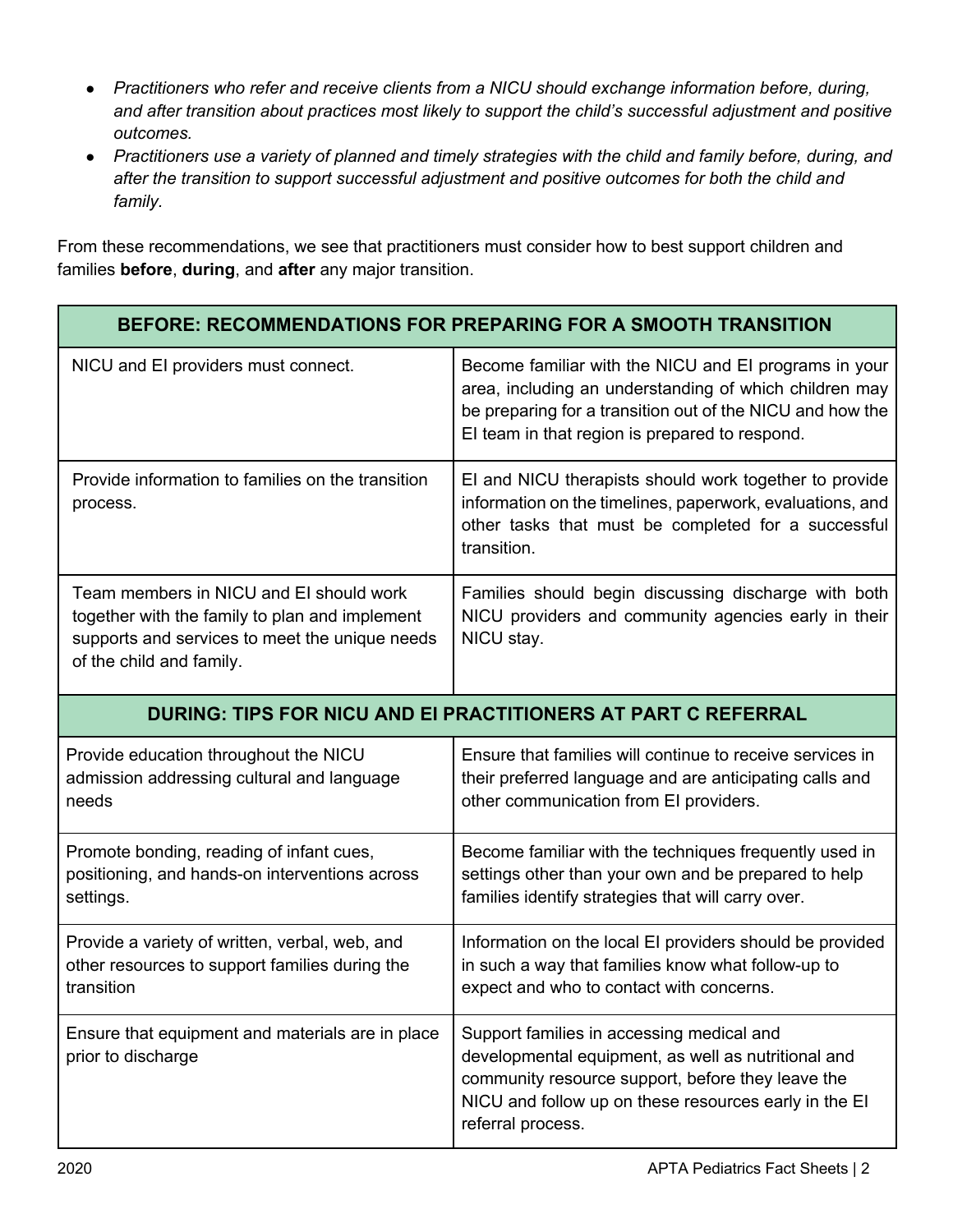| Discuss "what happens next" in terms of<br>developmental follow-up after discharge.    | NICU therapists, caregivers, and EI therapists should all<br>have a clear understanding of expected follow-ups,<br>such as follow-up physical therapy settings available<br>and including how the family will get to any follow-up<br>appointments. |
|----------------------------------------------------------------------------------------|-----------------------------------------------------------------------------------------------------------------------------------------------------------------------------------------------------------------------------------------------------|
| Plan for communication                                                                 | All NICU therapists, caregivers, and EI therapists should<br>have access to preferred methods of contact for one<br>another and a plan for what follow-up conversations will<br>occur.                                                              |
| AFTER: TIPS FOR COLLABORATION BETWEEN EI AND NICU FOLLOW-UP<br><b>PRACTITIONERS</b>    |                                                                                                                                                                                                                                                     |
| <b>IFSP and NICU teams must communicate about</b><br>progress toward current outcomes. | The IFSP should clearly indicate what services are<br>provided at what frequency, as well as any barriers to<br>progress.                                                                                                                           |
|                                                                                        | IFSPs containing a clear plan of care and describes the<br>team practices used in individual EI programs that<br>support families and clearly explain the services<br>children are receiving.                                                       |
| IFSP and NICU teams must focus on family<br>priorities.                                | Families are always in control of what services they<br>receive, at what frequency, and should be provided with<br>the information they need to make informed decisions<br>about children's care.                                                   |

# **SUMMARY AND CONCLUSIONS**

While the NICU and early intervention teams often support the same families, these settings do not always have a smooth transition process. Therapists in both settings should facilitate the transition from NICU to EI, prioritizing frequent and clear communication. This will enhance the relationships between NICUs and EI agencies and ensure that families receive the support they need quickly and efficiently.

### **REFERENCES**

- 1. Division for Early Childhood. DEC Recommended practices in early intervention/early childhood special education 2014. Retrieved from www.dec-sped.org/recommendedpractices.
- 2. Sweeney JK, Heriza HB, Blanchard Y, Dusing S: Neonatal physical therapy. Part II: practice frameworks and evidence-based practice guidelines, *Pediatr Phys Ther. 2010;*2(1):2-16.
- 3. Sweeney JK, Heriza HB, Blanchard Y. Neonatal physical therapy: clinical competencies and NICU clinical training models. Part I, *Pediatr Phys Ther.* 2009;21(4):296-307.
- 4. Chiarello L, Effgen S. Updated competencies for physical therapists working in early intervention. *Pediatr Phys Ther.* 2006;18(2):148-158.
- 5. Byrne EM, Garber JB. Physical therapy intervention in the NICU. *Phys Occup Ther Pediatr*. 2013;33(1):75-110.
- 6. Goldstein LA. Family support and education. *Phys OccupTher Pediatr*. 2013;*33*(1):139-161.